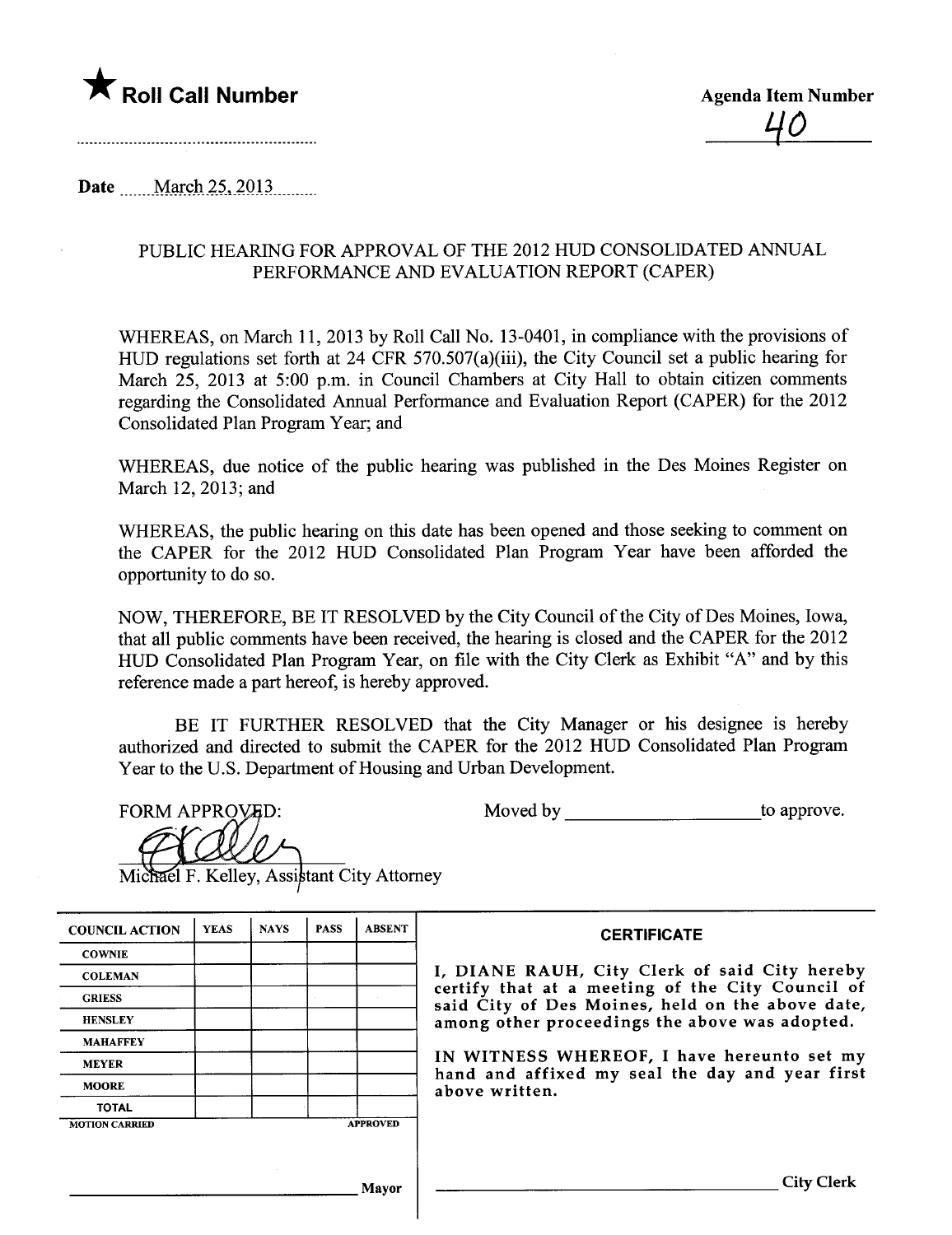$40\,$ 



# $\begin{bmatrix} \frac{d}{2} \\ \frac{1}{2} \\ \frac{1}{2} \end{bmatrix}$   $\star$   $\begin{bmatrix} \frac{1}{2} \\ \frac{1}{2} \\ \frac{1}{2} \end{bmatrix}$   $\star$   $\begin{bmatrix} \frac{1}{2} \\ \frac{1}{2} \\ \frac{1}{2} \end{bmatrix}$   $\star$  CAPER (2012)

The CPMP Consolidated Annual Performance and Evaluation Report includes Narrative Responses to CAPER questions that CDBG, HOME, HOPWA, and ESG grantees must respond to each year in order to be compliant with the Consolidated Planning Regulations.

# **GENERAL**

# Executive Summary

Provide a brief overview that includes major initiatives and highlights that were proposed and executed throughout the third year.

# OARE CARACTERER REELER

# GENERAL ADMINISTRATION

#### Fundina Allocation Process

The 2012 Program Year fulfilled the December 21, 2009, Des Moines City Council action to amend the 2010-2014 HUD Consolidated Plan with a planned reduction of Community Development Block Grant (CDBG) funding to certain operating agencies as follows:

Third (2012) Year Action Plan of the 2010-2014 HUD Consolidated Plan funded at twenty-five percent (25%) or less of the allocated amount in PY 2010, to be supplemented by any available reprogramming dollars to be paid during the Fourth Quarter of the Second (2011) Year Action Plan.

Implementing a scheduled reduction in CDBG funding was proposed to help these agencies transition toward no CDBG funding after the end of the Third (2012) Year Action Plan.

# Contracting and Monitoring Process

In 2007 the City adopted the HUD performance goals and measurement standards for the Consolidated Plan process. The City also approved and adopted a two-year funding cycle for applicants for entitlement funds. This change was initiated to allow funded agencies to incorporate the new performance measurement data collection and reporting into their monitoring reports to the City.

In November of 2011 the City received notice of an allocation of additional Emergency Solutions Grant funds for PY 2011 and a nearly 50% increase in the anticipated PY2012 ESG funds. The City worked with the area Continuum of Care to meet the new regulatory requirements to establish policies and procedures to guide all recipients of ESG and Continuum of Care Grant programs beginning with the 2012 program year. These new requirements were incorporated into the 2012 contracts and the new ESG reporting requirements for ESG will be followed.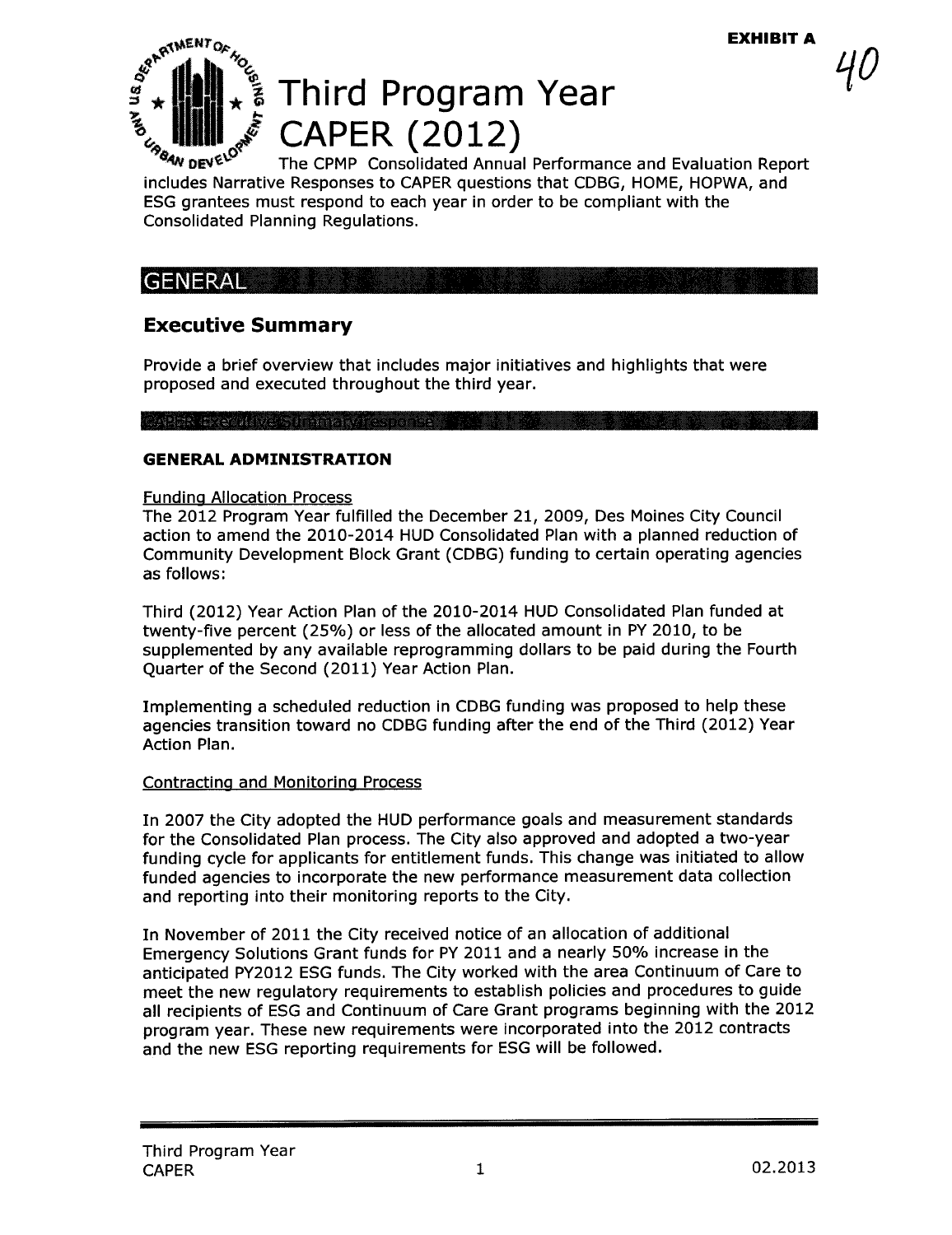# PROGRAM ADMINISTRATION

### HOME Management

The City's Neighborhood Conservation Services Division of the Community Development Department manages the Affordable Housing Programs with HOME and CDBG funds. In 2012 they coordinated these entitlement funds with additional HUD funding through the State of Iowa and Polk County. The additional HUD funding was made up of CDBG-DR, State HOME funds, NSP and Healthy Homes (funded through ARRA) funds. These funds provided additional housing and housing rehabilitation to low income homeowners, homebuyers and rental clients in the City of Des Moines.

# CDBG Manaaement

Agencies that were affected by the 75% reduction of CDBG funds in PY2012 include:

| Microenterprise Assistance                       |
|--------------------------------------------------|
| <b>Neighborhood Capacity Building</b>            |
|                                                  |
| <b>Homebuyer Education</b>                       |
| <b>Homebuyer Education</b>                       |
| <b>Subsidized Bus Fares</b>                      |
| <b>Operating Costs &amp; Supportive Services</b> |
| <b>Operating Costs &amp; Supportive Services</b> |
|                                                  |

The balance of CDBG funded programs were City Departments that provided expanded services for the City's Neighborhood Revitalization Program and supportive services for low-income households, and small businesses:

| <b>Community Development:</b>  |                                                      |
|--------------------------------|------------------------------------------------------|
| Office of Economic             | Microenterprise Assistance & Neighborhood Commercial |
| Development Loan               | Revitalization                                       |
| Programs                       |                                                      |
| NID: Neighborhood-Based        | Code Enforcement                                     |
| <b>Service Delivery</b>        |                                                      |
| <b>NCS: Housing</b>            | Acquisition, emergency repair loans,                 |
| Opportunities                  |                                                      |
| <b>Engineering: Demolition</b> | <b>Public Nuisance properties</b>                    |
| <b>Public Services:</b>        |                                                      |
| Des Moines Community           | <b>Community Services for Low-Income Households</b>  |
| <b>Action Agency</b>           |                                                      |
| <b>Public Works: SCRUB</b>     | Neighborhood Clean-Up Program                        |
| Parks Department               | Homeless Encampment Site Clean-Up                    |

# ESG Management

The 2010-2014 Consolidated Plan goal for homelessness was written in anticipation of regulatory changes to the Continuum of Care programs directed by HUD to end homelessness. During the 2012 allocation process in September 2011, the City used the 2011 allocation of \$187,000 as a benchmark for projecting program funding. The activities funded followed customary applications for emergency shelter and